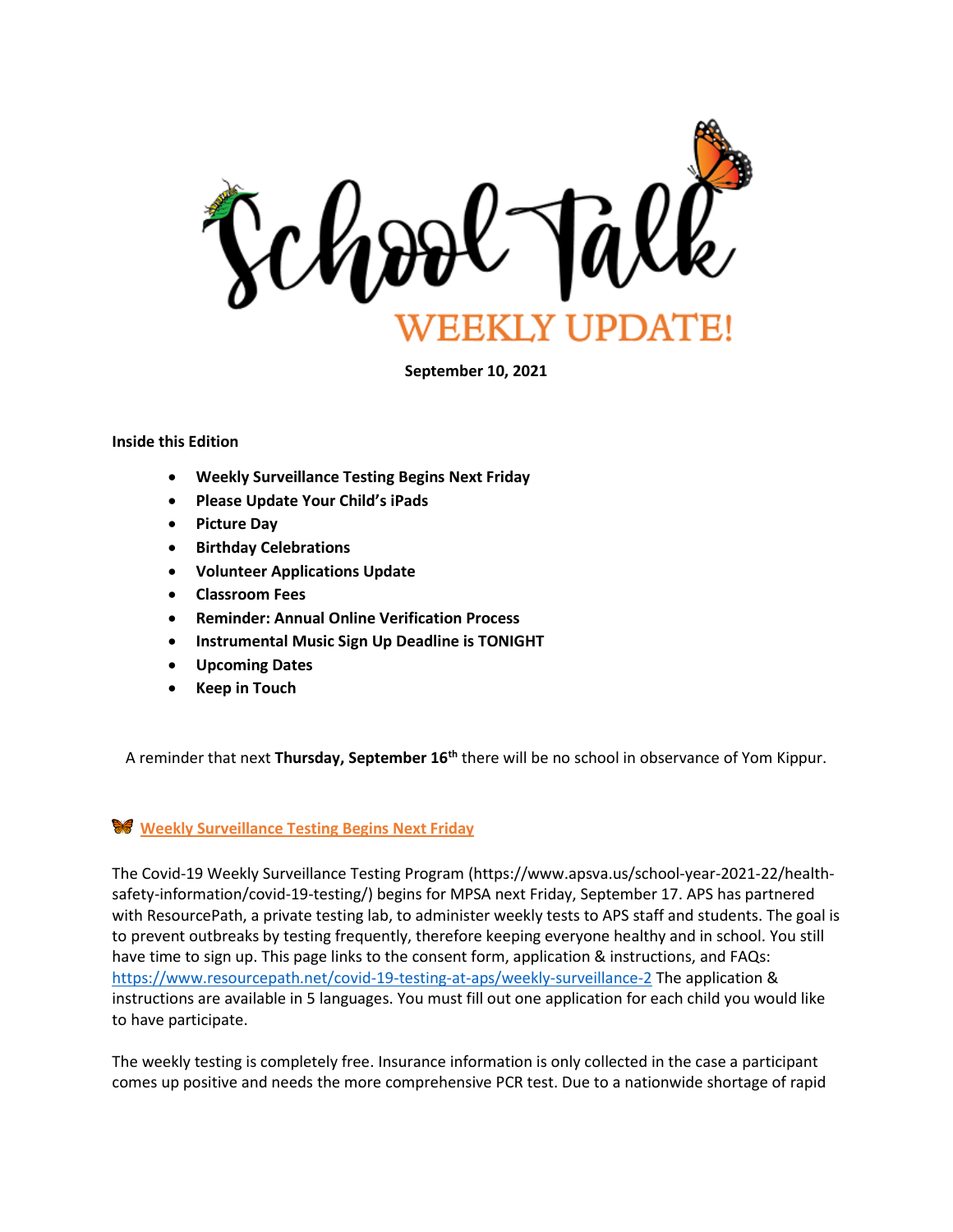antigen tests, the weekly surveillance testing will now be administered as pooled testing. For an explanation of what pooled testing is, please watch this video. https://youtu.be/bAFH6KmDOpo

Our weekly testing days will be on Friday, from 2PM to 4PM. The collection of test specimens only takes minutes, so your child won't be taken away from their class too long. It will be a lower nasal swab (not the uncomfortable anterior nasal swab).

If you've opted in and change your mind about participating, you may e-mai[l info@resourcepath.net](mailto:info@resourcepath.net) at anytime to rescind your child's participation.

# **Please Update Your Child's iPads**

All iPads need to be updated to the latest iOS 14.7.1. This update takes about 40 minutes so it's best to do it at night, after the children are done using the iPad. Instructions can be found in this attached PDF.

# **W** Picture Day

MPSA's Picture Day is Wednesday, October 6 with Lifetouch photo studios. You can preorder your photos now at mylifetouch.com. Our picture day ID is EVTM8CDD7. If you prefer, you can download the order form here and have your child bring it in on the day of with a check or money order.

The pictures will take place before lunch and all safety measures per APS will be observed. Lifetouch also has their own safety protocols for photography sessions, which you can view here. https://lifetouch.com/newpicturedayexperience/

We will be asking for parent volunteers to help assist our students for picture day soon. If you are interested, please make sure you have filled out your volunteer application here as you will need to be approved to be considered. https://www.apsva.us/volunteers-partnerships/volunteer-applicationform/application-process/

# **Birthday Celebrations**

Because of Covid-19 restrictions, APS is no longer allowed food to be shared in class, regardless of whether it is store bought or individually wrapped. Families who would like to have their child celebrated in class are welcome to send in small items, such as stickers or pencils, instead.

# **Volunteer Applications Update**

All volunteer applications submitted to date have been processed. You should check your e-mail for a notice to complete the child safety training as required by APS. The e-mail is coming from Arlington Public Schools via SafeSchools, so please check your junk/spam folders. APS did do a mass delete of applications that were submitted prior to August 31 so if you have not received any e-mails requesting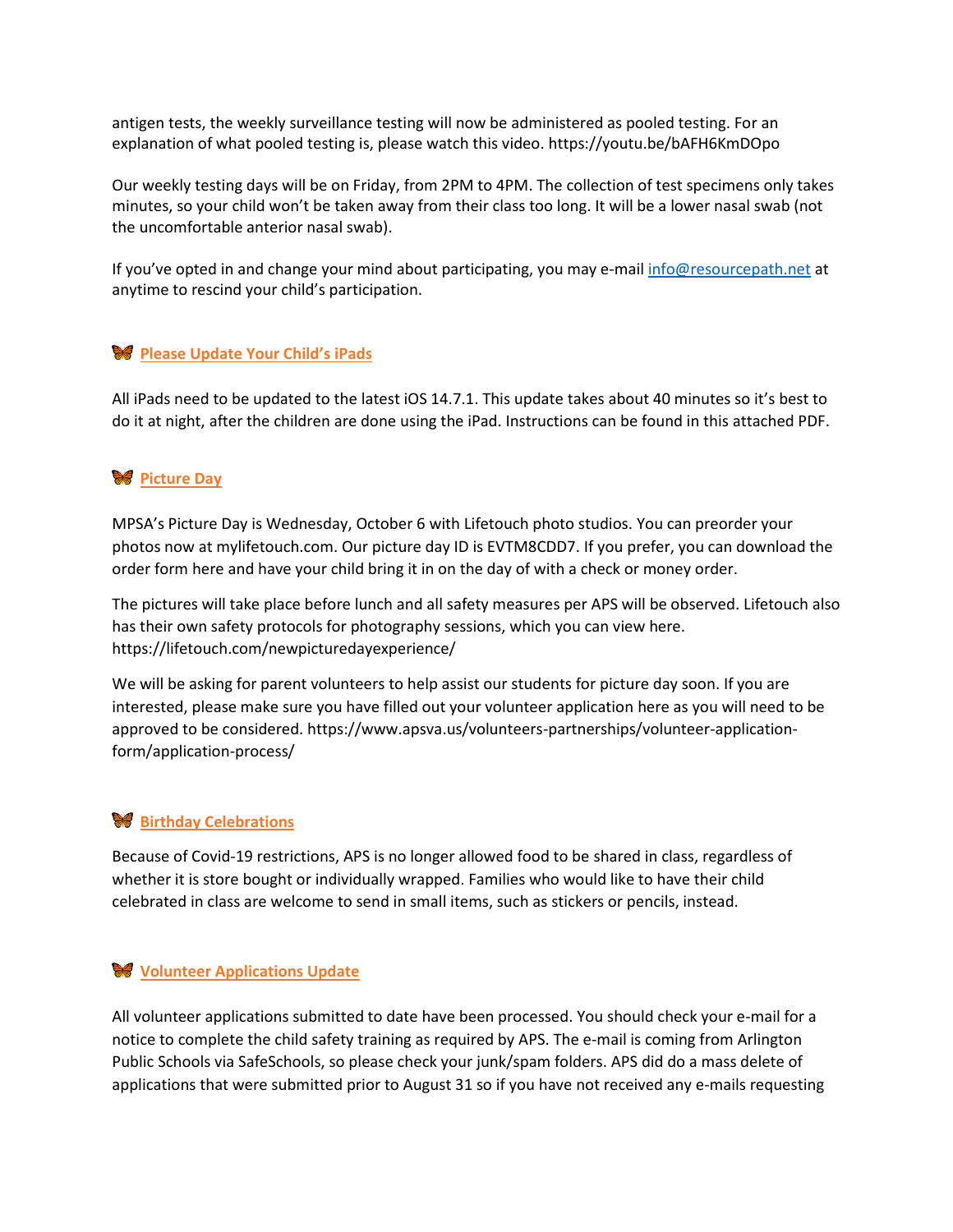you to complete training, your application was likely one of those deleted. Please reapply or e-mail Kia Haynes to see if you are in the system.

Please remember that having your application approved does not grant instant access to the school. All volunteers will need to be approved by an administrator before being allowed to enter the building.

# **Classroom Fees**

Primary parents do not have to pay the \$65 snack fee this year as, due to Covid-19 safety, there will be no communal snack. You are welcome to send in a snack for your child if you would like them to eat snack.

All parents of children in all grades do need to pay the \$10 class fee. Please make check or money orders out to "Montessori Public School of Arlington" and be sure to write your child's name and teacher in the memo section.

# **Reminder: Annual Online Verification Process**

The **APS Annual Online Verification Process (AOVP)** opened on August 23. All families should sign into ParentVue and complete the process as soon as possible. The purpose of this process is to ensure that we have all the latest and up-to-date information for your child. This includes emergency contact information, dismissal information and other important pieces we need to keep our students safe. Please check that we have the correct phone numbers and e-mails listed as this system is where we turn to when we need to contact families.

**Note:** We have noticed that some families are omitting listing phone numbers. If you do indeed have a phone (or a secondary phone number) we highly encourage you to list them as this is our resource for contacting you if there is an emergency with your child.

#### **Instrumental Music Sign Up Deadline is TONIGHT**

**Upper Elementary Students:** Register now for Band and Orchestra. Registration ends TONIGHT at midnight. Students who qualify for free or reduced lunch may rent instruments from the school for a minimal fee.

String players (violin, viola, cello) and percussion players (snare drum and bells) will always be masked and maintain 3-foot distancing during instruction. Wind players (flute, clarinet, saxophone, trumpet, trombone and baritone) will be provided bell covers for their instruments from the county and must use them in order to play during indoor class time. While indoors, players will be at least 3 ft apart and only lower their mask while playing and then cover immediately after. When conditions outdoors allow, some wind instruction will take place outdoors for additional safety. Wind instrument students will be responsible for the bell cover and wash it each week and bring it to lessons. Students who lose the bell